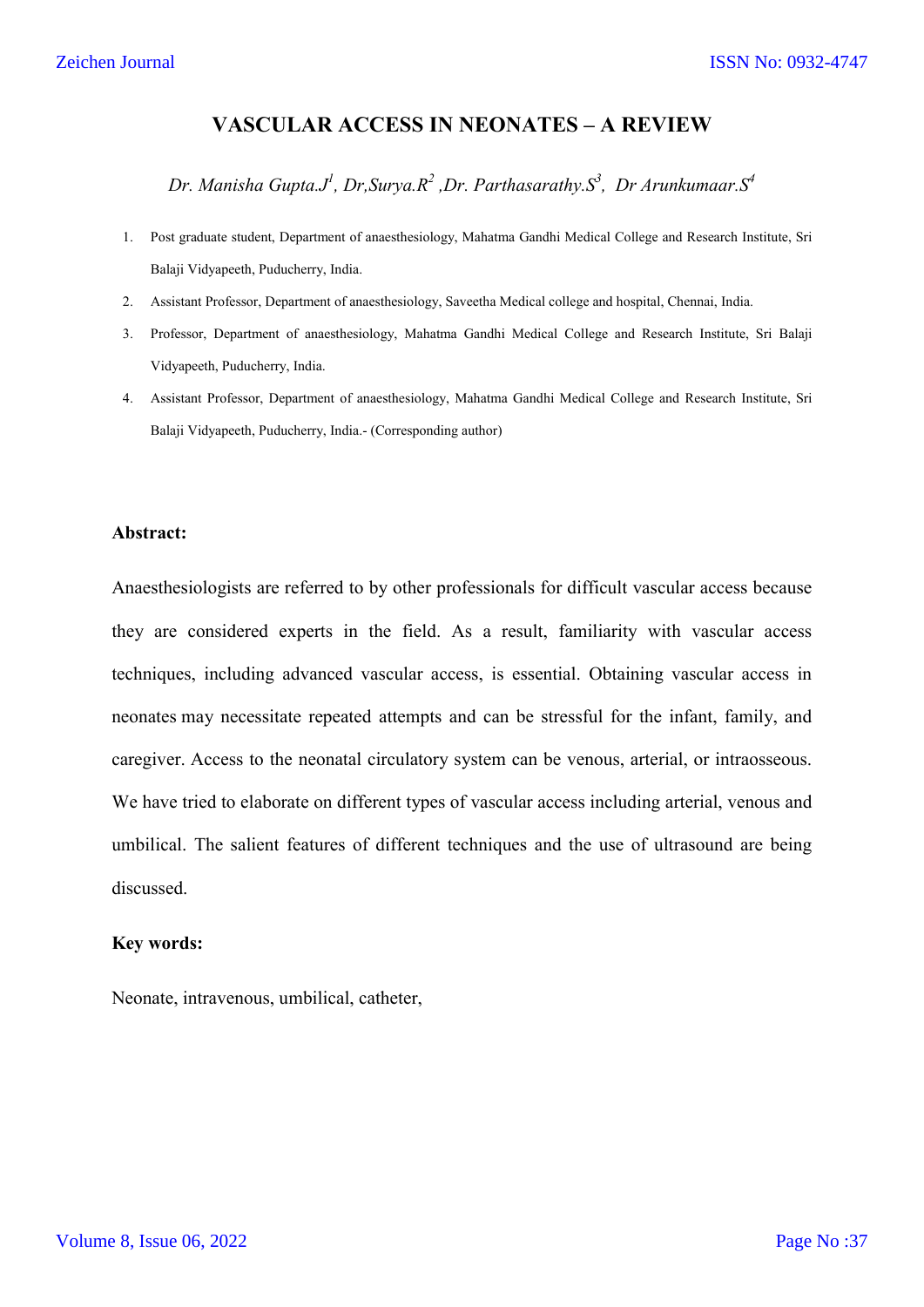### **Introduction:**

Securing a right vascular access is one of the fundamental roles of an anaesthesiologist. What makes it so different in a neonate is that vessels in this subset of population is smaller and more fragile making it hard to pick and cannulate. It is so painful for the performer as well to take multiple attempts to secure the right vascular access in a neonate. Things get more complicated when this happens in an emergency. Despite all this there is a paucity of literature in encompassing vascular access in neonates. This review aims at bridging the gap by bringing in most of the routes to access the vessel in a neonate under one roof.

Achieving vascular access in a neonate can be classified as

#### 1. Arterial access

- a. Peripheral arterial line
- b. Umbilical artery access
- 2. Venous access
	- a. Peripheral venous line
	- b. Central venous line
	- c. Peripherally inserted central venous catheter
	- d. Umbilical venous catheter
- 3. Intra- osseus access

# **1. INTRA-ARTERIAL ACCESS**

Whatsoever be the age group the patient belongs to, had the need arises to secure an intra arterial line, the procedural risk had to be out-weighted with benefit. Arterial line in neonates poses technical difficulty as the lumen of the vessel is smaller by itself that securing and maintaining the line is difficult. Moreover, more susceptible to complications such as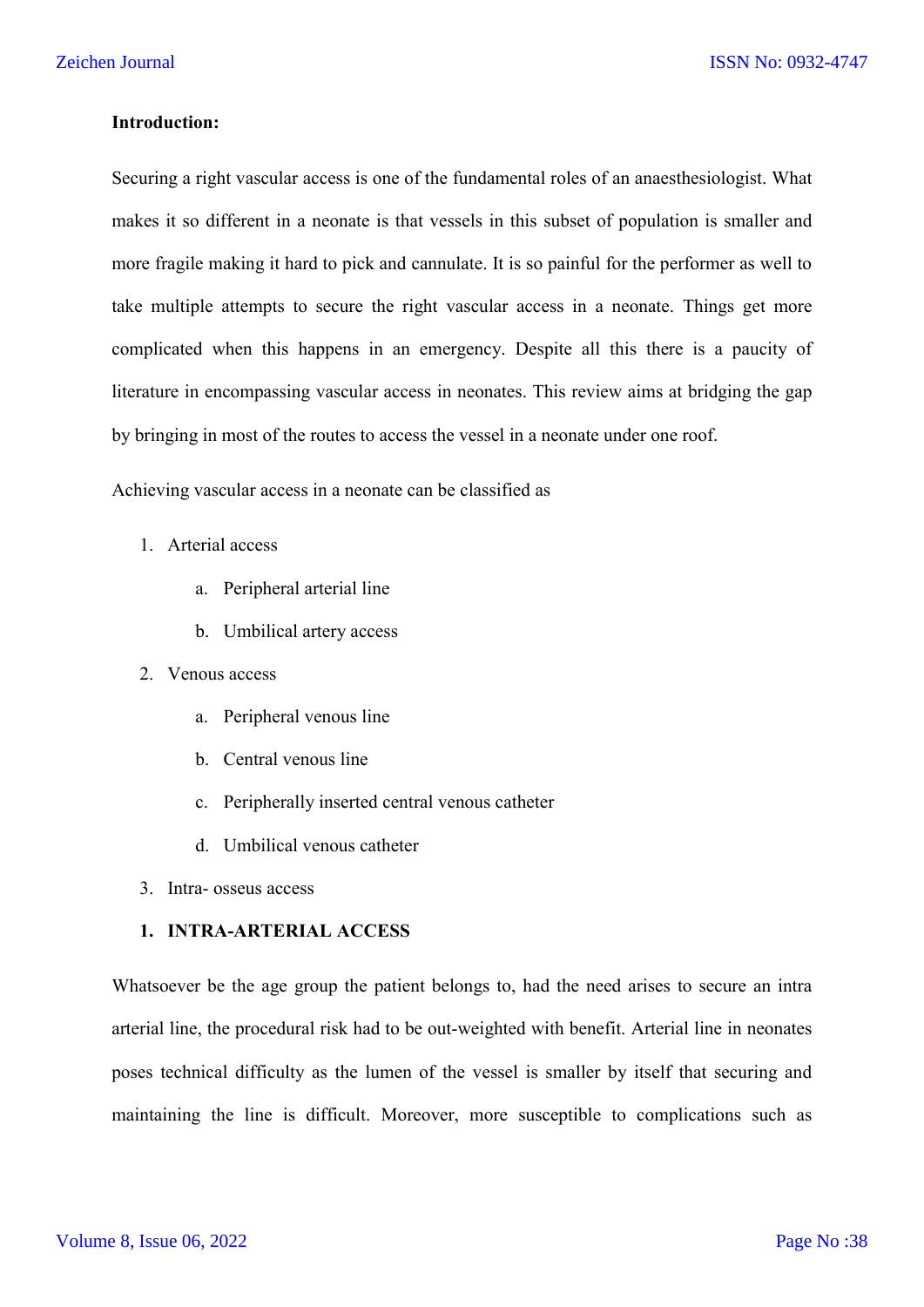iatrogenic trauma, vasospasm, thrombosis, and thromboembolism with subsequent tissue ischemia and necrosis of the involved anatomical region.

Intra-arterial access shall be classified as

- 1. Peripheral arterial line
- 2. Umbilical artery catheterization

## **Peripheral arterial line**

This is the most commonly used technique in securing arterial line across all age groups. Sites frequently employed in neonates being radial, ulnar artery, dorsalis pedis artery and posterior tibial artery, radial artery is most preferred.

It is emperative to know that those sites that has good collateral circulation is preferred because of the risk of thrombosis of the vessel cannulated attributed likely to its small lumen leading to ischemia of the limb. In clinical practise, ischaemic complications in neonates following arterial catheterisation were rare events, but could cause devastating damage. (1) Reports are available on cannulation on brachial artery, yet data is inadequate. (2)

Serious complications of peripheral arterial cannulation include discolouration of digits, blanching of skin or bleeding. Others include swelling of the limb, leakage or extravasation and dislodgement of the catheter. (3)

# **Umbilical artery catheter**

In neonates, cannulation of the umbilical artery is a less frequently performed entity in securing vascular access. Umbilical tie placed around the cord, tight enough to minimize blood loss but loose enough to allow catheters can be passed easily through the vessels. The cord is then cut horizontally 1 cm to 1.5 cm from the skin. The umbilical arteries are identified by their thick walls with a smaller lumen. The cord stump is grasped, and traction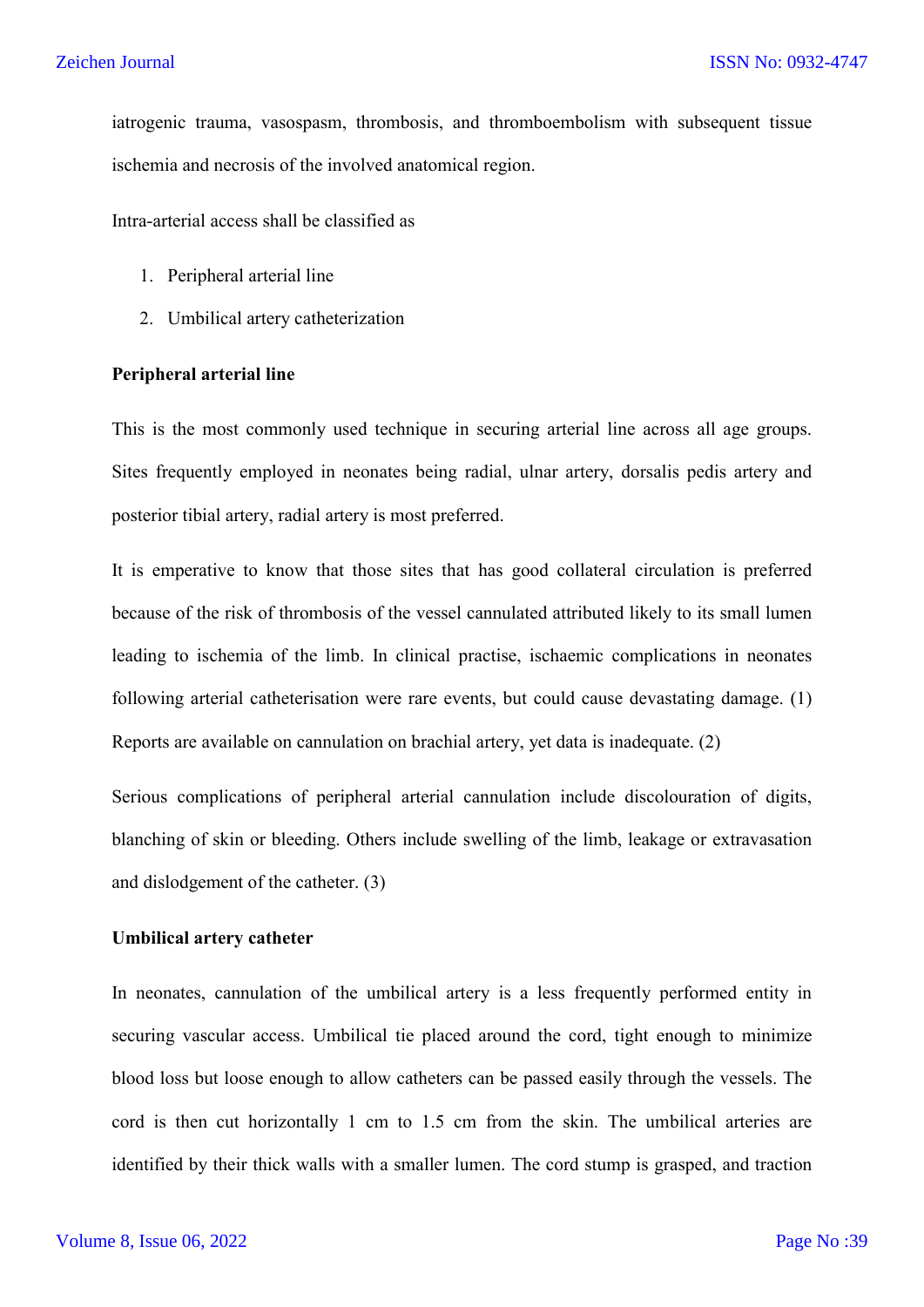applied. The lumen of the artery is probed gently by introducing the closed tips of the iris forceps and then is dilated by allowing the forceps to spring apart, maintaining in this position for about 30 seconds. The catheter is then grasped with the curved iris forceps, or between the thumb and forefinger and inserted into the lumen of the dilated artery. (4) The depth of insertion is calculated using the formula used to calculate the insertion depth in centimeters is  $9 + (3 \times \text{weight in Kg})$ . (5)

Position is confirmed radiographically by the tip is estimated to lie between T6 and T9. The high position of umbilical artery catheter is between thoracic vertebrae T6 and T9 is preferred over the low position between lumbar vertebrae L3 and L4. This is because renal artery diverges from the aorta at the level of L1 and L2 and placing a catheter at or below this level is likely to disturb the renal flow.

#### **2. INTRA- VENOUS ACCESS**

Securing the right venous line is the first and aptly technically difficult task in this subset of population. Vascular access in neonates requires skill, time, patience and the appropriate equipment. Options available in securing venous access shall be headed as

- 1. Peripheral venous line
- 2. Central venous line
- 3. Peripherally inserted central venous catheter
- 4. Umbilical venous catheter

#### **Peripheral venous line**

Peripheral intravenous catheters (PIC) are the easiest and safest means of achieving vascular access. A four variable proportionally weighted rule (known as the difficult intravenous access [DIVA] score) was created (3 points for prematurity, 3 for younger than 1 year, 1 for 1 to 2 years of age, 2 for vein not palpable, and 2 for vein not visible). Those with a DIVA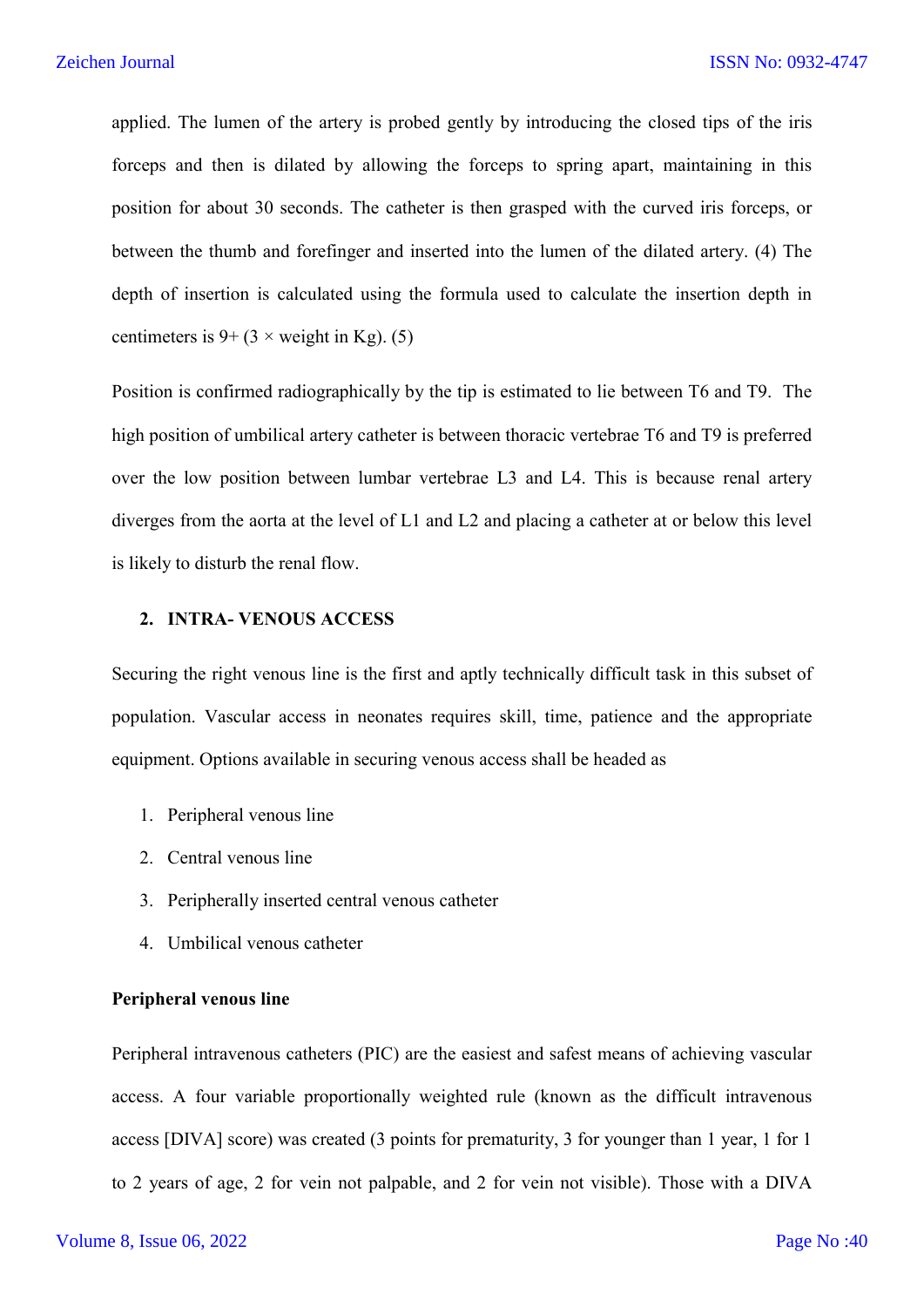score of 4 or more were more than 50% likely to have failed intravenous placement on first attempt. Still, it lacks external validity. (6)

The common sites preferred are dorsal venous plexus over the hand, those over the cubital fossa, leg veins. The complications with peripheral venous access are the ones we see in day to day practise that include pain, bleeding, bulging, dislodgement, extravasation, nerve injury (example median nerve injury during cannulation over the ante cubital fossa).

The size of the intravenous cannula to be inserted according to the INS Standards of Practice is the smallest gauge, shortest length catheter to meet IV therapy requirements. The ideal vein attributes for insertion are that it should be engorged and soft, refills after it has been compressed, be visible, feel round, be well supported by surrounding structures, and be straight and free of valves. (7)

In this subset of population, cannulation poses difficulty first because of difficulty in visibility of veins in neonates. The AccuVein® AV300 acts as one of the vein imaging techniques using near-infrared (NIR) light. However now it is shown that it was not able to reduce neither time nor number of attempts until a successful venous cannulation in children using the vein viewer. (8)

Though formal guidelines are lacking, reports suggest using venflon of gauge 20 to 22 is ideal for securing iv access in neonates. Also gestational age and site of cannulation are strong determinants of gauge size and longevity. It is that for preterm size 22 had increased longevity compared to size 20 in terms. (9)

#### **Central venous cannulation**

Central venous catheterization is yet another procedure routinely performed for critically ill patients. What different it is from the adult subset is that the neck is smaller in the neonates making the landmark curtailed. This increases the risk of arterial puncture. In addition,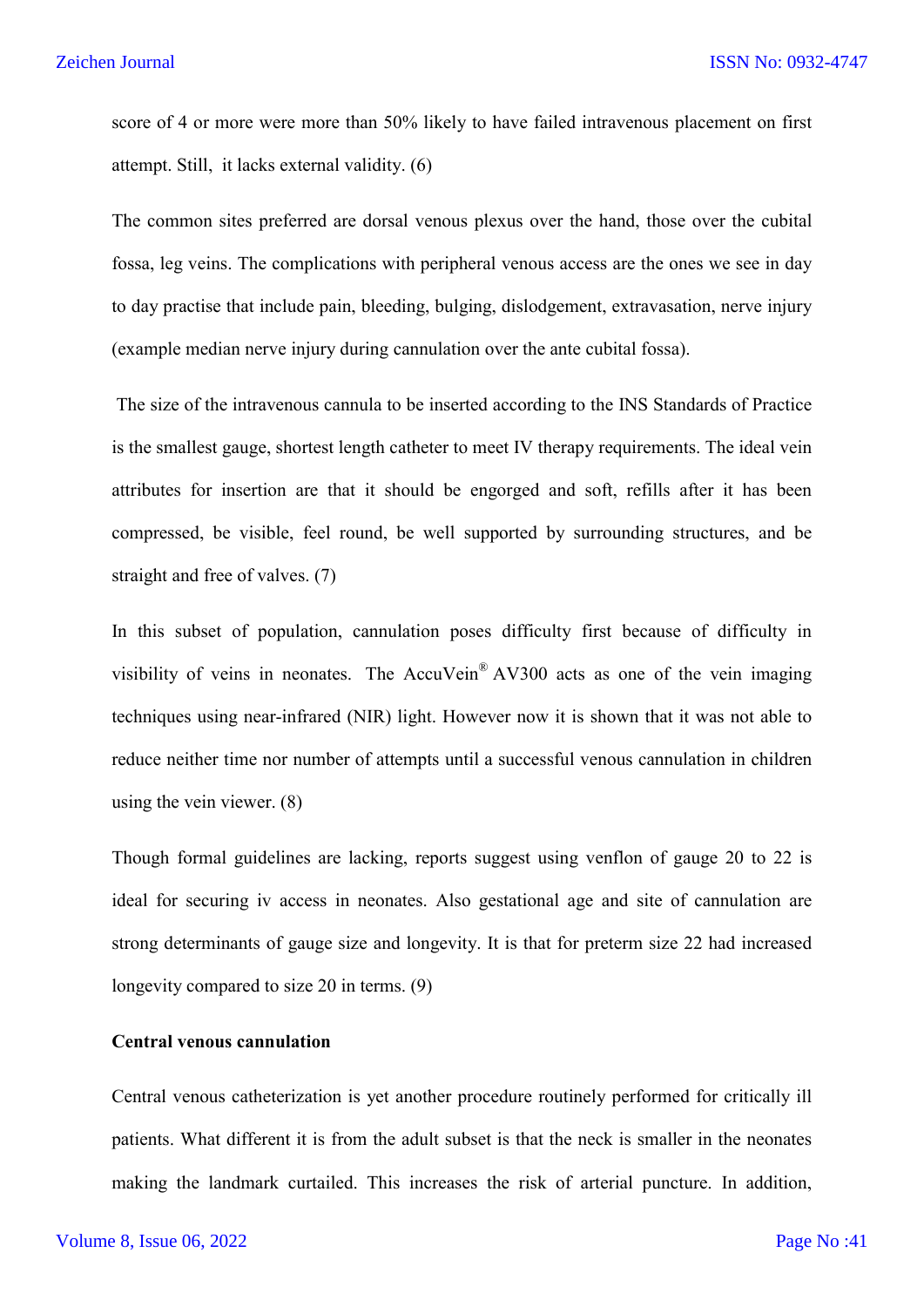central venous cannulation in paediatric patients with congenital heart disease may turn out to be even more difficult due to frequent previous catheterizations, common aberrant vessel anomalies, pre-existent thrombotic occlusion of vessels and preoperative anticoagulant medication, influencing morbidity and mortality. (10)

Central venous catheter (CVCs) are inserted at the femoral, subclavian, and internal jugular vein sites. For jugular sites, right IJV is preferred as it has straight descent into the right atrium and there is decreased risk of injury to the thoracic duct. Subclavian vein, in infants, is located more cephalic, meaning that it dives under the clavicle closer to the medial third. Deep to the vessels lays the first rib, which is just superficial to the pleura and lung. The subclavian vein is accessed by means of the infraclavicular approach at a point inferior and lateral to the mid-clavicular bend. The needle is inserted toward the suprasternal notch by guiding the needle posteriorly at an angle of approximately 30° to the chest wall. Femoral vein is also a good choice in neonates. The standard procedure for puncturing the femoral vein has a high success rate and a low rate of arterial puncture in pediatric emergency treatment and in the intensive care units. (7)

What is more crucial apart from knowing the anatomy is choosing the correct size of the catheter appropriate for the patient's age, height and weight. Literature search showed paucity in available date regarding the size and depth of insertion of central venous catheter in neonates. Selection of a vascular access device is based on the smallest outer diameter with the fewest number of lumens and is the least invasive device required for the prescribed therapy. Currently, subclavian and IJV catheters used in neonates are 22 gauge (G) (22G diameter =  $0.9$  mm) 4.0 French (F) and 3.0F. (11-13)

For better delineation of anatomical structures, for left internal jugular access, the neonate should be positioned with 30 degrees Trendelenburg position and the head shall be kept in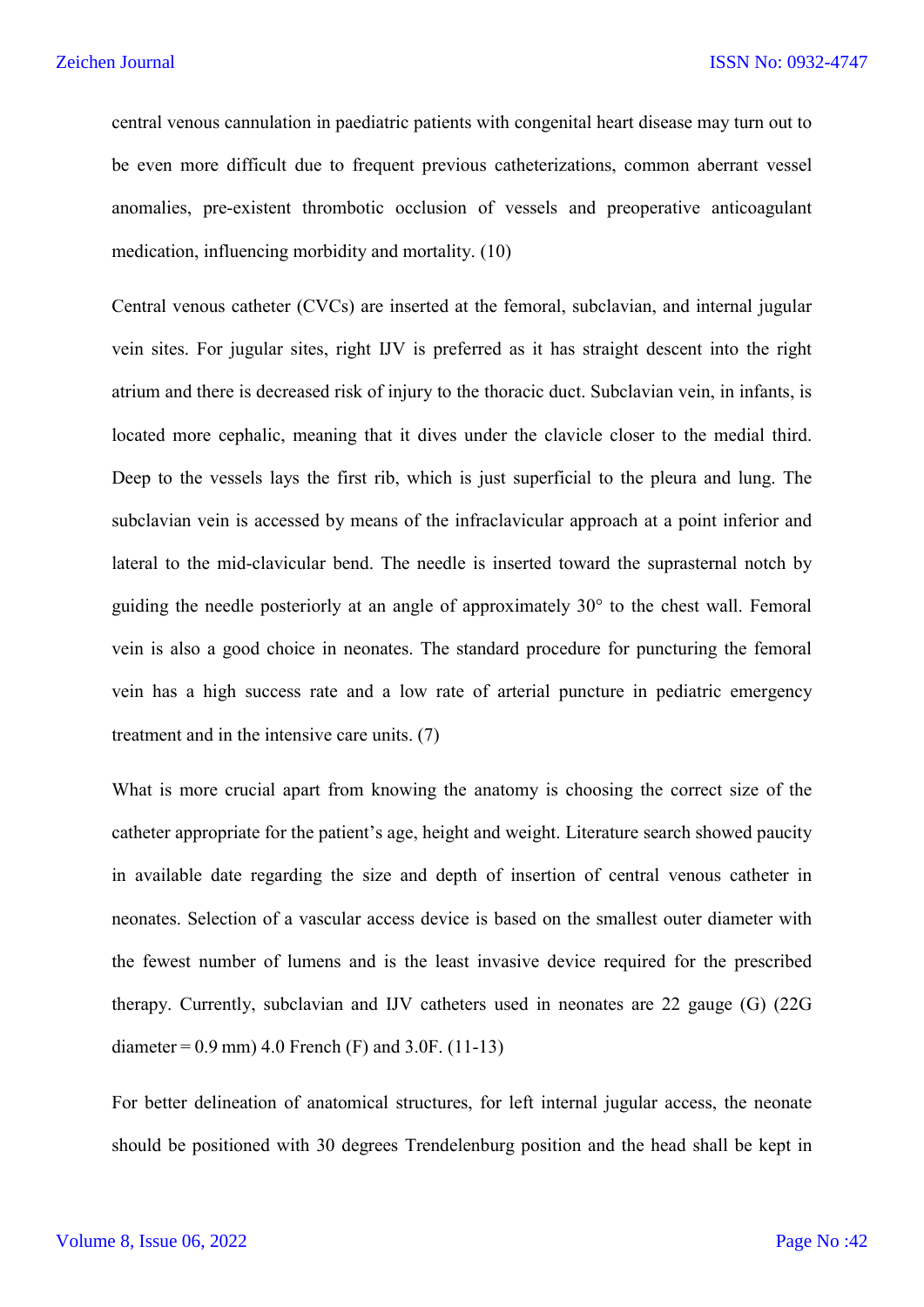extension and turned away from the site of cannulation. For cannulating the right internal jugular vein, needle is inserted at the apex of the triangle formed by the clavicle and the sternal and clavicular heads of the sternocleidomastoid. For subclavian access, the child should be in trendelenburg with a rolled towel placed between the scapula along the spine to extend the back. Needle puncture should occur at the juncture of the medial and distal third of the clavicle.

From the available studies for cannulating internal jugular vein, tip shall be positioned above the right atrium in 97.5% of patients with an accuracy of 95% with an optimal depth of insertion (cm) =  $1.7 + (0.07 \text{ x height})$  in patients whose height is between 40 and 140 cm. (14)

For cannulating IJV, in babies smaller than 5 kg, a depth between 40 and 45 mm for infants 2.0-3.0 kg in weight, 45-50 mm for those 3.0-3.9 kg, and 50-55 mm for those more than 4.0 kg is advocated. But external validation is still underway (15)

The distance from the jugular vein to the heart is relatively short in neonates, and monitoring the guidewire real-time once it is inserted into the body is not possible. If the guidewire is inserted too deeply, it may cause myocardial injury. The most effective way to prevent this complication is to measure the length of the guidewire so that the length of the guidewire inserted into the neonate's body is shorter than that of the catheter eventually inserted. (16)

Also, it is that internal jugular vein is preferred for low complications and ease of ultrasound guidance. The veins are easily located by ultrasound and the puncture can be made with guidance and real time visualisation. The use of ultrasound in neonates needs expertise. For most children, a space - constrained hockey-stick probe with a frequency of 7–10 MHz is sufficient, but probes with higher frequency are effective for small veins and difficult cases.

( Figures 1 and 2)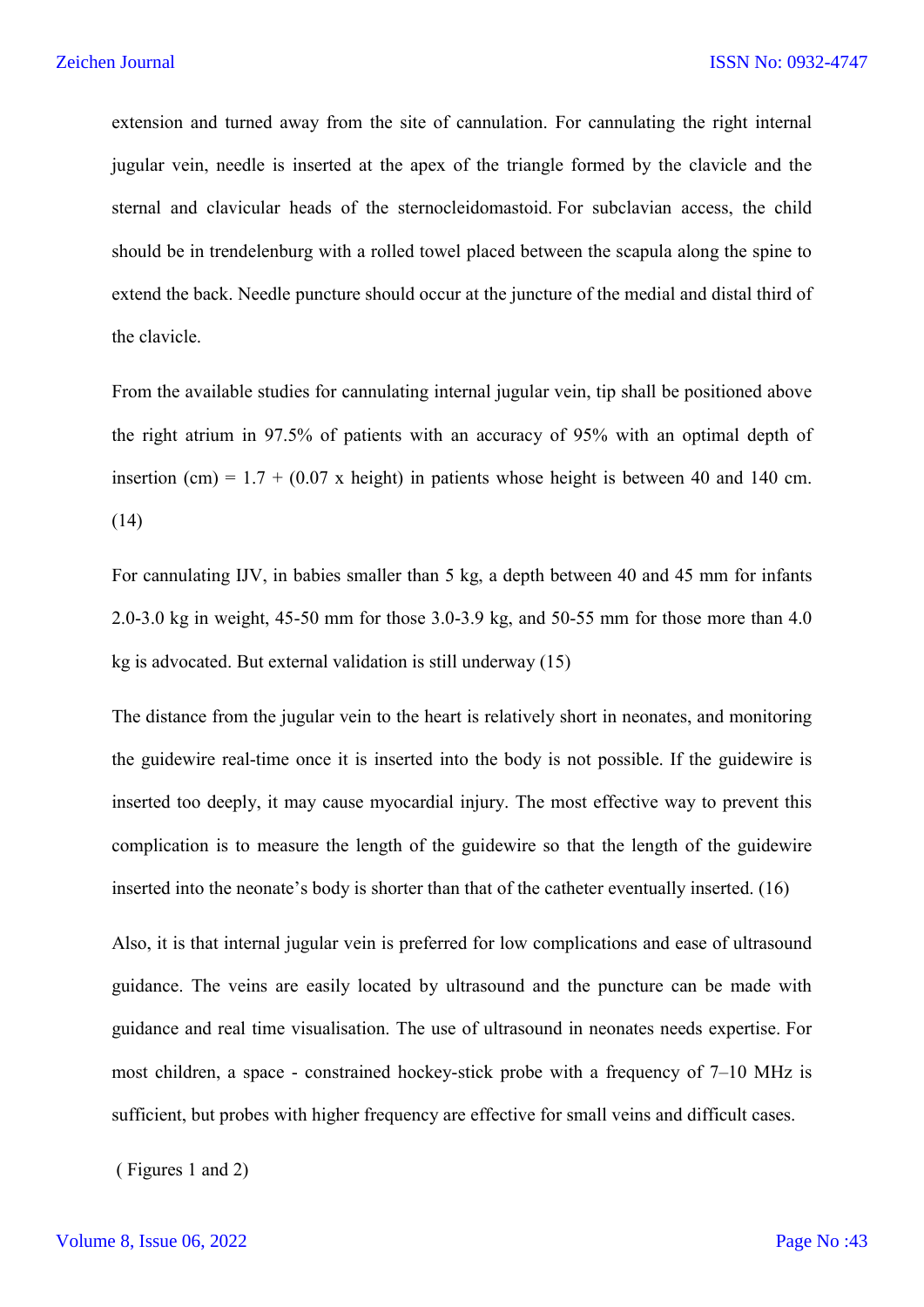

Fig 1 showing neonatal Internal Jugular Vein ( IJV) and carotid artery ( CA)



Fig 2 showing femoral artery(FA) and femoral vein (FV) in a neonate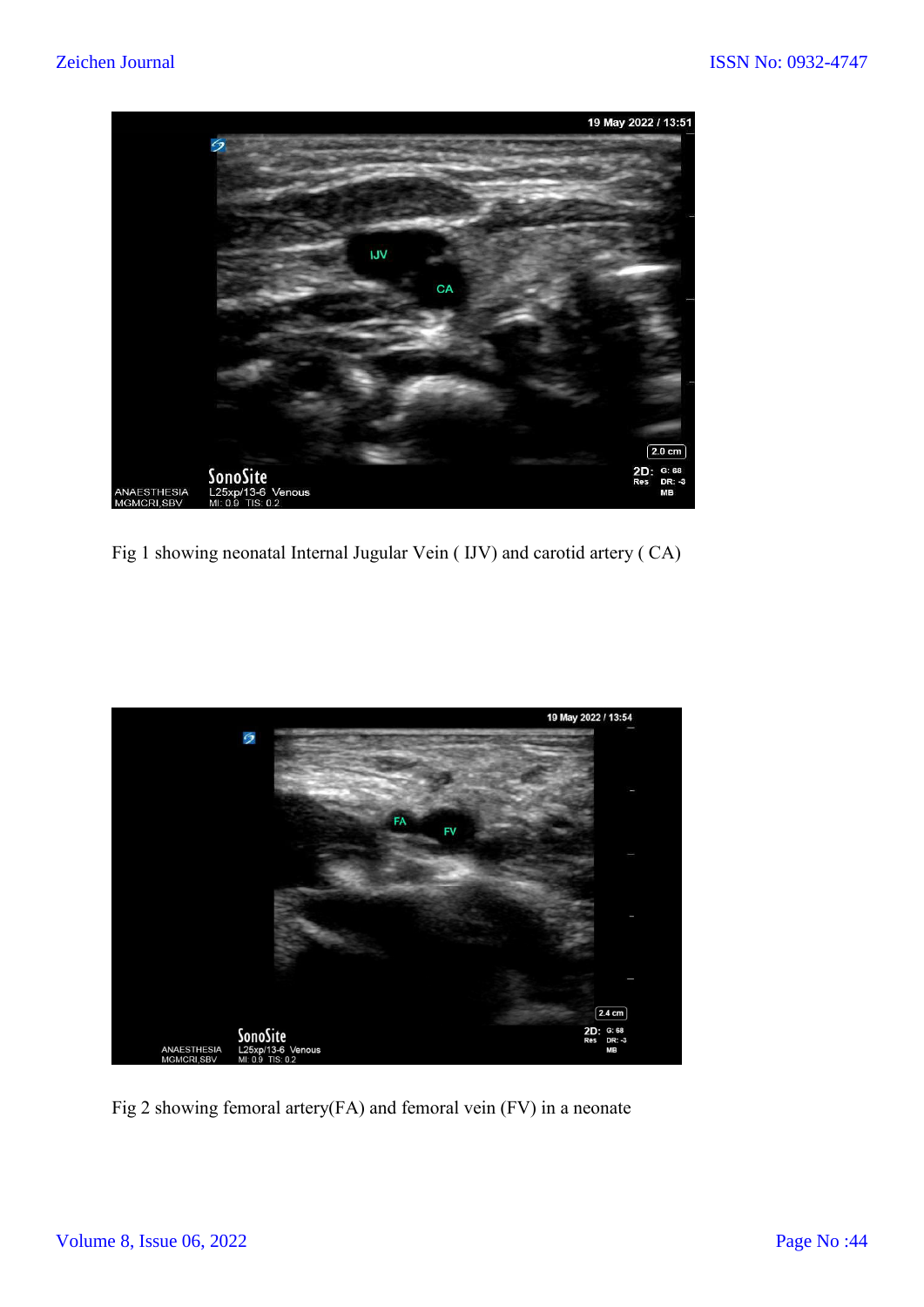The subclavian vein is alternatively preferred being a non-collapsible vein with fixed landmarks, more comfort, and low infection rates. Femoral vein is less preferred owing to a higher risk of infections. (17) On comparing internal jugular vein and subclavian cannulation, internal jugular vein provides a predictable path for central venous cannulation, although it is more difficult to cannulate infants than adults and even more difficult in smaller newborns.

### **Peripherally inserted central catheter (PICC)**

PICC lines are more popular in current practice as they stay longer in order to provide adequate parenteral nutrition for long periods of time instead of the traditionally used peripheral or central venous access. As the name implies it is a central venous catheter inserted through basilic, cephalic or axillary veins with tip lying at SVC-RA junction like CVCs. In neonates leg veins and scalp veins are also being employed. (18) The PICC should occupy no more than 45% of the selected vessel at its smallest point to ensure there is adequate blood flow through the vessel where the PICC is situated. An easy rule of thumb is a 3Fr PICC requires a 3 mm vessel, 4Fr PICC requires a 4 mm vessel, and so forth. (19)

Several studies have reported a significant number of complications due to PICCs. Some of them were major and potentially fatal, such as thrombosis, extravascular collection of fluid in the thorax, pericardial tamponade and perforation of myocardium, pulmonary embolism, sepsis and death. Mechanical complications of PICCs reported in previous studies included occlusion, accidental removal, leakage or breakage, catheter migration and phlebitis. (20)

# **Umbilical Venous catheter**

Umbilical vein catheterization utilizes the exposed umbilical stump in a neonate as a site for emergency central venous access up to 14 days old.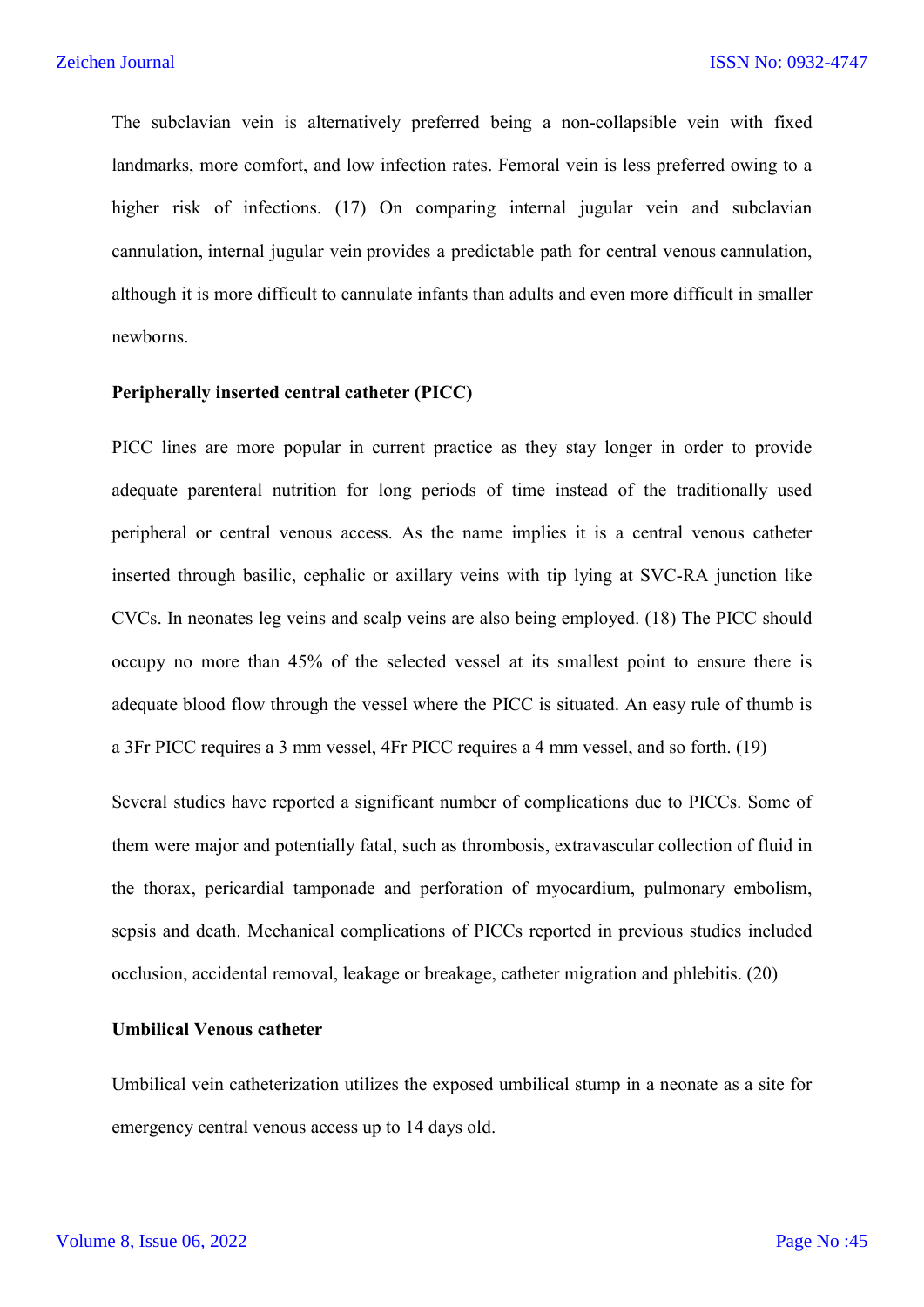Under aseptic precautions, thin-walled single umbilical vein at 12'oclock position in the umbilical cord stump is identified. An umbilical tape is applied around the base of the umbilical cord; umbilical vein is dilated with artery forceps and catheterised with gentle caudal stretch up to 4–5 cm. Free backflow of blood is verified and catheter secured to the umbilical cord with tapes. If central venous monitoring is desirable, it is pushed 10–12 cm deep and the position of the tip confirmed radiologically. Two-third of the distance from shoulder to umbilicus correlates with correct placement of tip of the catheter in inferior vena cava just below the right atrium. (17) The desired insertion depth of catheter use by using the formula, 1.5 x weight in  $kg + 5.5$  cm + stump length in cm.(5) For umbilical venous catheters, double lumen 3.5 Fr. catheters are generally used in infants weighing  $\leq 1.5$  kg and 5 Fr. catheters in infants weighing ≥1.5 kg. For umbilical arterial catheters, 2.5 Fr catheters are generally used in infants weighing <1 kg and 3.5 Fr in infants weighing  $\geq$ 1 kg. (21)

Complications specific to umbilical vein catheters include the risk of placement into the portal venous system, inadvertent umbilical artery cannulation, placement into the right atrium can lead to perforation and subsequent pericardial effusion. In a neonate who becomes hemodynamically unstable following placement of an umbilical vein catheter, cardiac tamponade is a consideration. Overall, the complication rate of umbilical venous catheters similar to that of percutaneously placed central venous catheters. (22)

#### **3. INTRAOSSEUS ACCESS**

The use of intraosseous access during resuscitation is widely accepted and promoted in paediatric medicine but features less prominently in neonatal training and shall be considered alternative to umbilical venous catheters. The principle of IO access is to insert a needle into the medullary cavity of a long bone, usually the proximal (at least 10 mm from the tibial tuberosity) or distal tibia, distal femur, or head of humerus. Other sites include the sternum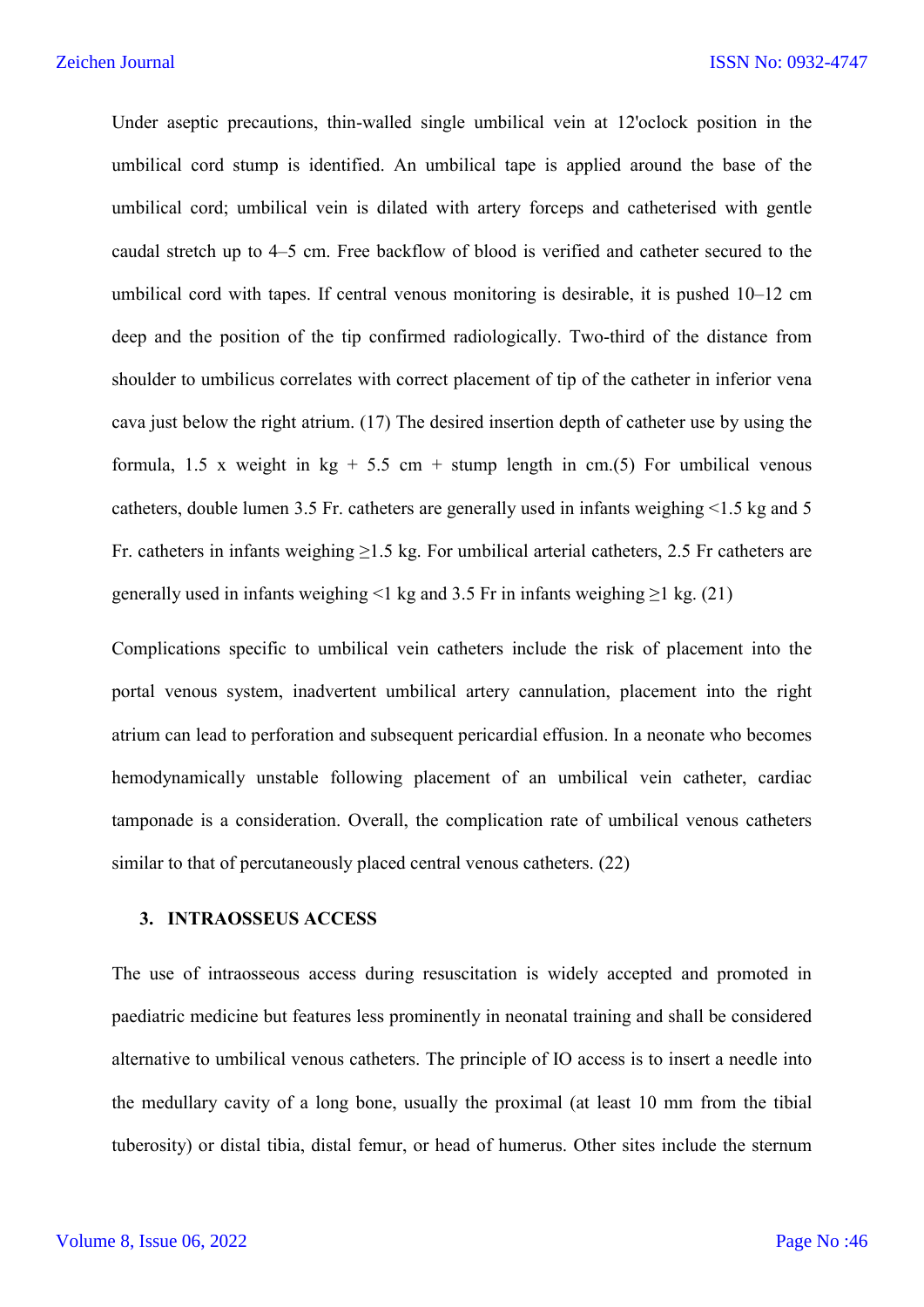and flat portion of the pelvis, but these are less convenient during resuscitation. According to the device training, care must be taken in infants and young children to avoid the epiphyseal plates. The needle is held perpendicularly and pushed straight into bone. IO needle position may be confirmed by any of the following: aspiration of bone marrow, checking that the device is free-standing in the bone, or infusing a small volume of fluid under direct vision and monitoring for extravasation (aspiration of bone marrow may not always be possible, even in a correctly placed IO device). (23)

# **REFERENCES**

- 1. Deindl P, Waldhör T, Unterasinger L, Berger A, Keck M. Arterial catheterisation in neonates can result in severe ischaemic complications but does not impair long-term extremity function. Acta Paediatr. 2018 Feb;107(2):240-248.
- 2. Schindler E, Kowald B, Suess H, Niehaus-Borquez B, Tausch B, Brecher A. Catheterization of the radial or brachial artery in neonates and infants. Paediatr Anaesth. 2005 Aug;15(8):677-82.
- 3. Shah, S., Kaul, A., Mishra, S. *et al.* Clinical experience of use of percutaneous peripheral arterial cannulation in sick neonates in a developing country. *BMC Pediatr* **21,** 484 (2021).
- 4. Dumpa V, Avulakunta ID. Umbilical Artery Catheterization. [Updated 2021 May 17]. In: StatPearls [Internet]. Treasure Island (FL): StatPearls Publishing; 2022 Jan- . Available from: https://www.ncbi.nlm.nih.gov/books/NBK559111/)
- 5. Shukla H, Ferrara A. Rapid estimation of insertional length of umbilical catheters in newborns. *Am J Dis Child.* 1986;140:786–8.
- 6. Yen K, Riegert A, Gorelick MH. Derivation of the DIVA score: A clinical prediction rule for the identification of children with difficult intravenous access. *Pediatr Emerg Care.* 2008;24:143–7.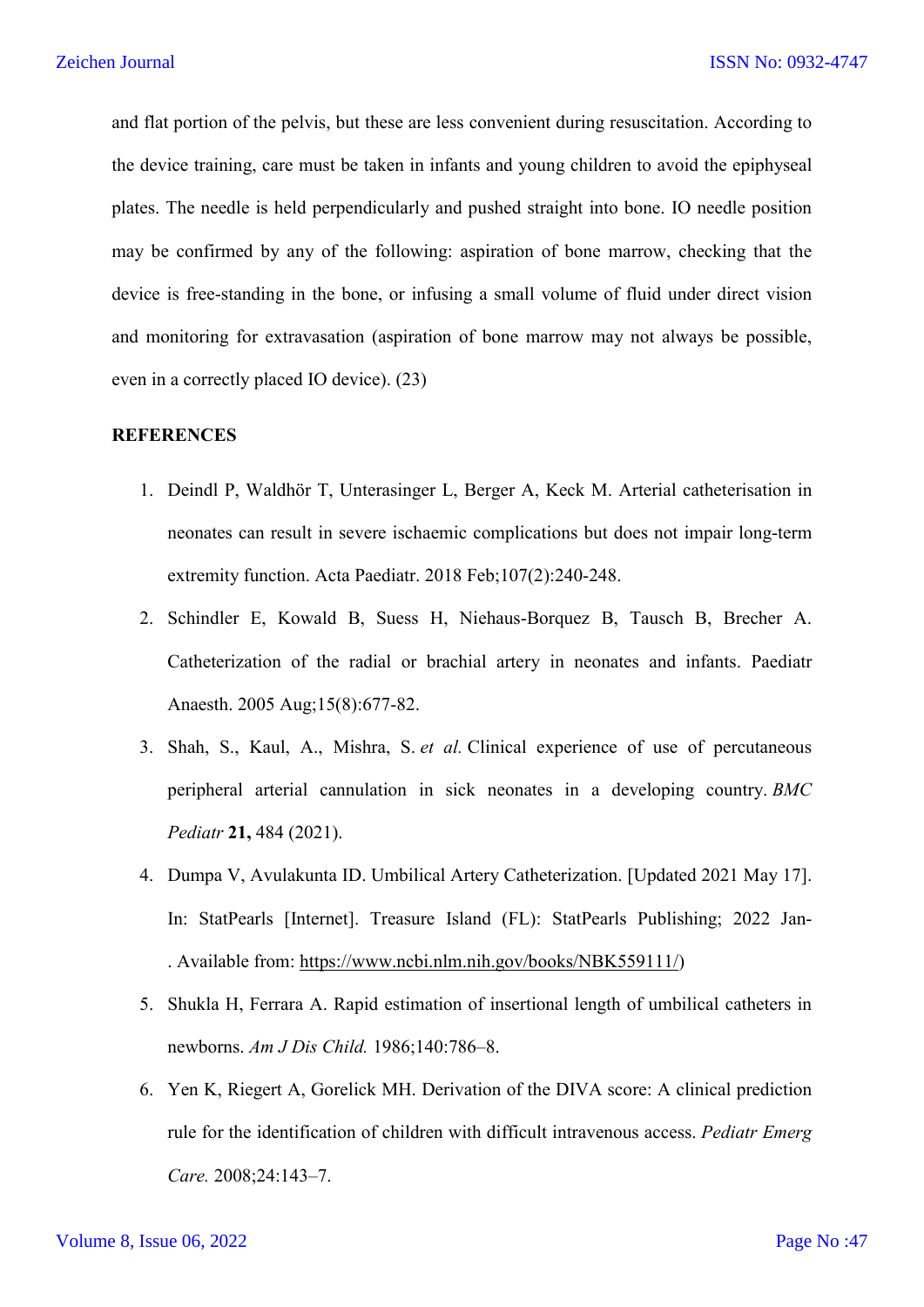- 7. Sharma PK, Singh SK. Venous access in neonates: our experience. Int J Contemp Pediatr 2018;5:1571-5)
- 8. Rothbart A, Yu P, Müller-Lobeck L, Spies CD, Wernecke KD, Nachtigall I. Peripheral intravenous cannulation with support of infrared laser vein viewing system in a pre-operation setting in pediatric patients. *BMC Res Notes*. 2015;8:463.
- 9. Rathod KG, Deo RM. Intracath in neonates- does size matter? Int J Contemp Pediatr 2020;7:2194-7.
- 10. Casado-Flores J, Barja J, Martino R, Serrano A, Valdivielso A. Complications of central venous catheterization in critically ill children. Pediatr Crit Care Med. 2001;2(1):57–62.
- 11. Montes-Tapia F, Rodriguez-Tamez A, Cura-Esquivel I, et al. Efficacy and safety of ultrasound-guided internal jugular vein catheterization in low birth weight newborn. *J Pediatr Surg* 2016; 51: 1700–1703.
- 12. Oh C, Lee S, Seo JM, et al. Ultrasound guided percutaneous internal jugular vein access in neonatal intensive care unit patients. *J Pediatr Surg* 2016; 51: 570–572.
- 13. Onur Balaban, Tayfun Aydın, "Ultrasound-Guided Subclavian Vein Cannulation in Neonate via Supraclavicular Approach", *Case Reports in Anesthesiology*, vol. 2017, Article

ID 9789427, 3 pages, 2017. https://doi.org/10.1155/2017/9789427

- 14. Yoon SZ, Shin TJ, Kim HS, Lee J, Kim CS, Kim SD, Park CD. Depth of a central venous catheter tip: length of insertion guideline for pediatric patients. Acta Anaesthesiol Scand. 2006 Mar;50(3):355-7.
- 15. Kim JH, Kim CS, Bahk JH, Cha KJ, Park YS, Jeon YT, Han SH. The optimal depth of central venous catheter for infants less than 5 kg. Anesth Analg. 2005 Nov;101(5):1301-1303.